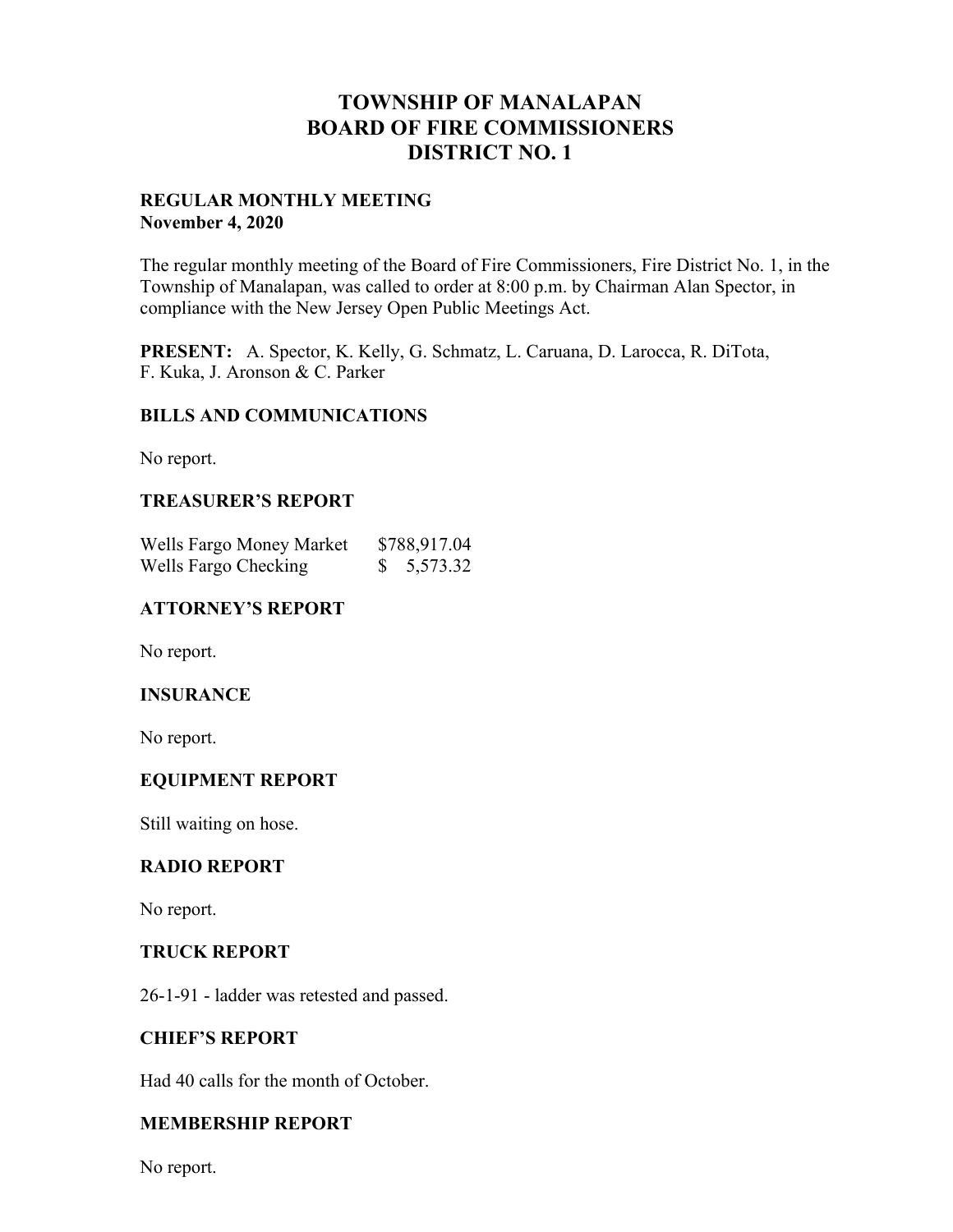## **ASSOCIATION REPORT**

Getting a credit from P.C. Richards for the tv's. Discussed changing how background checks are done.

## **TRUSTEES' REPORT**

No report.

## **OLD BUSINESS**

See attached.

## **NEW BUSINESS**

Commissioner Caruana made a motion to pay all vouchers; this was seconded by Commissioner Kelly. All voted aye.

Commissioner Spector made a motion for \$1,500 to purchase 2 front tires for 26-1-80; this was seconded by Commissioner Schmatz. All voted aye.

Commissioner Kelly made a motion for \$2,400 to purchase 3 administration laptops; this was seconded by Commissioner LaRocca. All voted aye.

Meeting opened to the public at 8:37 p.m.

A motion was made by Commissioner Spector to adjourn; it was seconded by Commissioner Kelly and all voted aye.

Meeting adjourned at 8:40 p.m.

 Respectfully submitted, Kenneth Kelly, Clerk